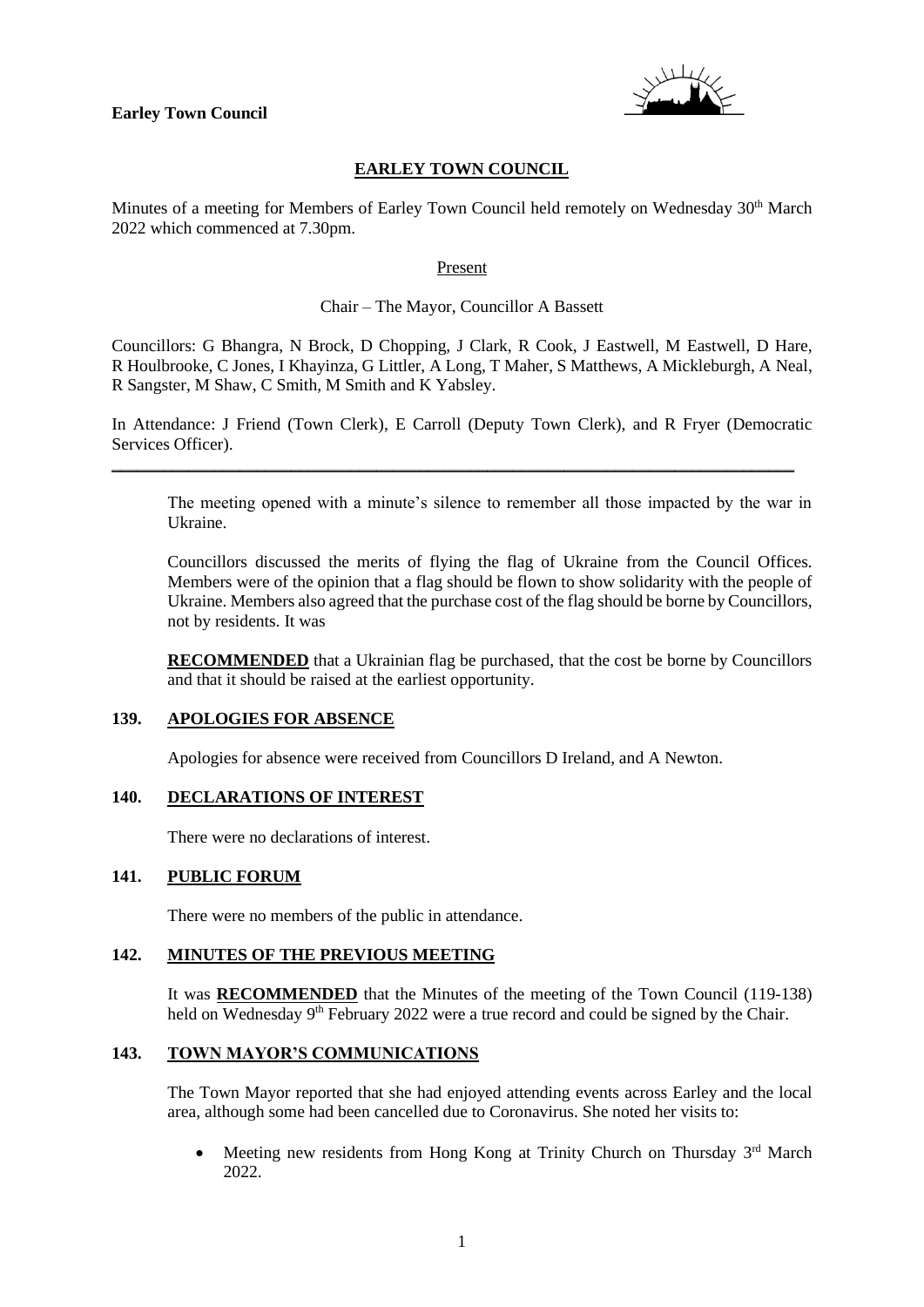- Attending the World Day of Prayer service at Park United Reform Church on Friday 23rd March 2022.
- The unveiling of the Covid recognition plaque at the Council Offices on Friday  $18<sup>th</sup>$ March 2022.
- Hosting the Service to Earley Awards at Radstock Lane Community Centre on Saturday  $19<sup>th</sup>$  March 2022. She wished to thank the officers for organising the event and noted how pleased the recipients had been to receive their awards.

### **144. COUNCILLOR ROLES**

### 144.1 Chair of Staffing Committee

It was noted that Cllr D Hare had replaced Cllr C Jones as Chair of the Staffing Committee.

### **145. COMMITTEE REPORTS**

#### 145.1 Amenities and Leisure Committee

Cllr N Brock presented the draft Minutes of the meeting of the Amenities and Leisure Committee held on Wednesday 2<sup>nd</sup> March 2022. She noted Minute 96 'Platinum Jubilee' and the Committee's discussions on how best to mark Queen Elizabeth II's Platinum Jubilee.

The draft Minutes of the meeting of the Amenities and Leisure Committee held on 2 nd March 2022 (Minutes 83-101) were received.

### 145.2 Planning Committee

Cllr G Littler presented the Minutes of a meeting for members of the Planning Committee held on Tuesday 8<sup>th</sup> February 2022, and the draft Minutes of a meeting of the Planning Committee held on Tuesday 8<sup>th</sup> March 2022. He highlighted Minute 161 'Wokingham Borough Active Travel Fund – Woodley to Reading Active Travel Route Consultation' noting WBC had conceded the need to rethink the scheme and that WBC had committed to consulting with both Woodley Town Council and Earley Town Council on the revised scheme prior to wider public consultation.

The Minutes of the meeting for members of the Planning Committee held on 8<sup>th</sup> February 2022 (Minutes 138-153) and draft Minutes of a meeting of the Planning Committee held on  $8<sup>th</sup>$  March 2022 (Minutes 154-166) were received.

### 145.3 Policy and Resources Committee

Cllr D Hare presented the draft Minutes of the meeting of the Policy and Resources Committee held on Wednesday 16th March 2022.

The draft Minutes of the meeting of the Policy and Resources Committee held on 16<sup>th</sup> March 2022 (Minutes 98-121) were received.

### **146. REPRESENTATIVES TO OTHER BODIES**

#### 146.1 Kenton Road Earley Day Centre

Cllr Bassett reported on her attendance at the Kenton Road Earley Day Centre committee meeting on 29<sup>th</sup> March 2022. She passed on their thanks to Cllr Chopping for his advice on the car park issues at the Centre.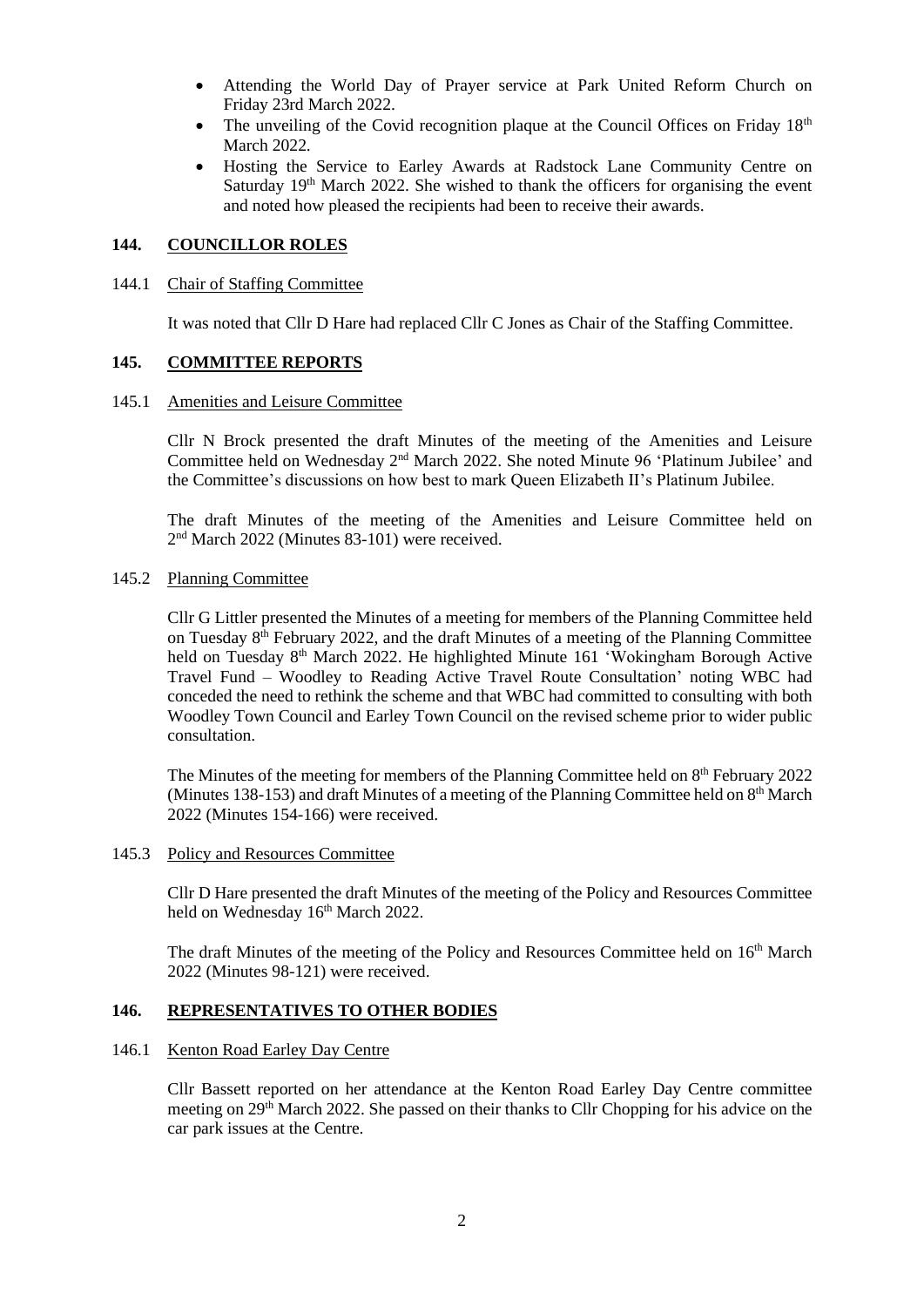### 146.2 Borough Parish Liaison Forum

Cllr Neal reported on the meeting of the Borough Parish Liaison Committee on  $7<sup>th</sup>$  February 2022 attended by himself and Cllr Littler. He noted the presentations on Tackling Homelessness in the Borough and the Tree Strategy which he recommended to members. It was noted that ETC's requested item on Planning Application Notifications to Residents had not resulted in any useful outcomes.

*Cllr Bhangra entered the meeting*

## **147. RECEIPT OF AGENDAS**

The Town Clerk informed Members that, to aid the Climate Emergency work being carried out, consideration was being given to the despatch methods of all agendas and supporting documents to councillors. Members discussed the pros and cons of no longer receiving hardcopy documentation for meetings and noted that the despatch methods available should not disadvantage any individual from carrying out their role as councillor. It was agreed that it would be down to individual choice for each councillor whether they received their meeting documentation electronically or in hardcopy. There would also be the option to have a hardcopy available at the meeting itself, thereby reducing postage costs. To ensure that clear instruction was available to officers, Members would be required to complete a form if they wished to opt out of receiving hardcopy documentation posted to their home address.

## **148. DELEGATION OF POWERS**

### 148.1 Use of Delegated Powers

It was noted that there had been no use of delegated powers since the last meeting of Full Council on 9<sup>th</sup> February 2022.

### 148.2 Scheme of Delegation

Members considered the continuing impact of the pandemic on the Council's ability to hold face to face meetings whilst trying to ensure the safety of all participants. Councillors noted the current high levels of Covid infection in Wokingham and it was

**RECOMMENDED** that the schedule of delegated powers detailed in Minutes 7, 7.1 and 7.2 'Delegated Powers' at the Annual Meeting of the Council, 4th May 2021, be continued for Full Council meetings, whilst meetings of committees should be held in person if considered appropriate and sensible. The continued adoption of the scheme to be reviewed again at the next meeting of Full Council.

# **149. INTERNAL AUDIT**

Councillors noted that the interim internal audit report for the year ending 31<sup>st</sup> March 2022 had been received by the Policy & Resources Committee at its meeting on  $16<sup>th</sup>$  March 2022. Members expressed their thanks to officers for their efforts in achieving another positive report.

## **150. ASSET REGISTER**

Members were pleased to note that, as part of the year end process, the Town Council's Asset Register was being updated.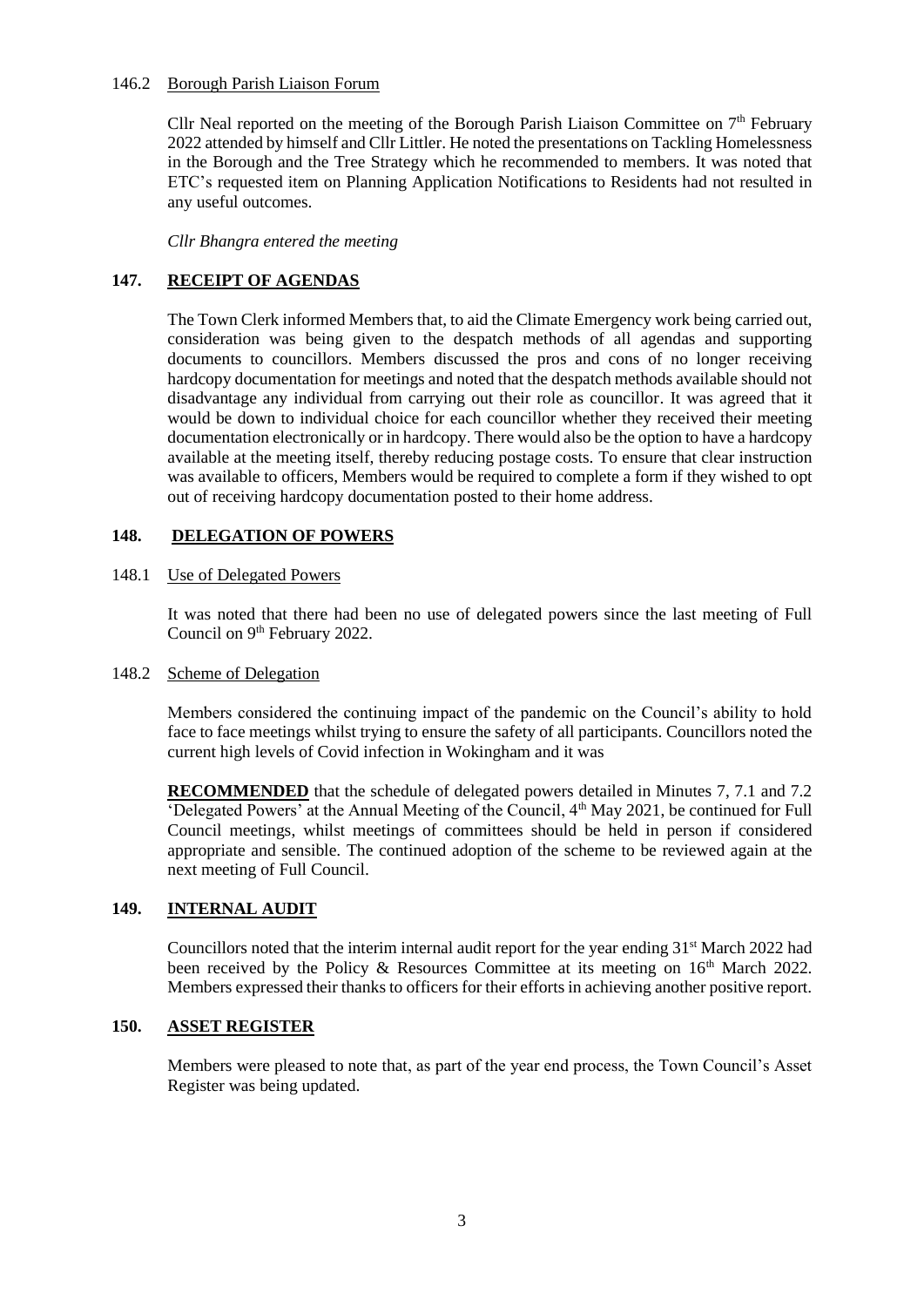### **151. TOWN COUNCIL GRANTS**

Councillors discussed the grant recommendations of the Policy & Resources Committee. Cllr Hare, Chair of the Policy & Resources Committee, explained the reasoning behind the recommendations and noted that they were proposing some funds be kept in reserve for distribution later in the year. He noted that the committee was awaiting further details from some applicants, when received their applications would be further considered. Cllr Hare thanked officers and members of the Policy & Resources Committee for their efforts. It was

**RECOMMENDED** that the Policy & Resources Committee recommendations for 2022/23 be accepted and grants be awarded in line with these recommendations.

### **152. CLIMATE EMERGENCY**

152.1 Green Infrastructure Policy

Members considered the recommendation of the Policy & Resources Committee that the Green Infrastructure Policy, as drafted by the Climate Emergency working group, be adopted. It was

**RECOMMENDED** that the Green Infrastructure Policy, as drafted by the Climate Emergency working group, be formally adopted.

Councillors discussed adopting the Green Infrastructure Action Plan and noted that this could be considered at the next meeting of Full Council on 11<sup>th</sup> May 2022.

#### 152.2 Climate Emergency Action Plan

Cllr C Smith provided an update from the Climate Emergency working group, highlighting some of the challenges ahead and the progress that has been made so far. The Chair thanked the working group and town council officers for setting the Council on the correct path but noted that there was a long road ahead.

### **153. HELP – HUGE EARLEY LITTER PICK**

It was noted that the Huge Earley Litter Pick was scheduled to take place on Sunday 3rd April 2022, with volunteers meeting at two different sites in Earley: the Interpretation Centre at the Maiden Erlegh Nature Reserve and, in north Earley, the junction of the Drive/London Road. A further group from McDonalds would be starting at Chalfont Park.

# **154. COUNCILLORS' ATTENDANCE**

#### 154.1 Record of Members' Attendance

Members noted details of Councillors' attendance during 2021/22 at meetings of the Council and its Committees and at remote meetings for members of the Council and its Committees.

### **155. ORDERS FOR PAYMENT**

Councillors noted the details of Orders for Payment (Vouchers 4708 – 4749, 4749 – 4753, and  $4754 - 4788$ ) and Imprest Account vouchers  $(647 - 653)$ .

### **156. PUBLICATIONS**

It was noted that the following publications had been received and were available for perusal from the Council Offices.